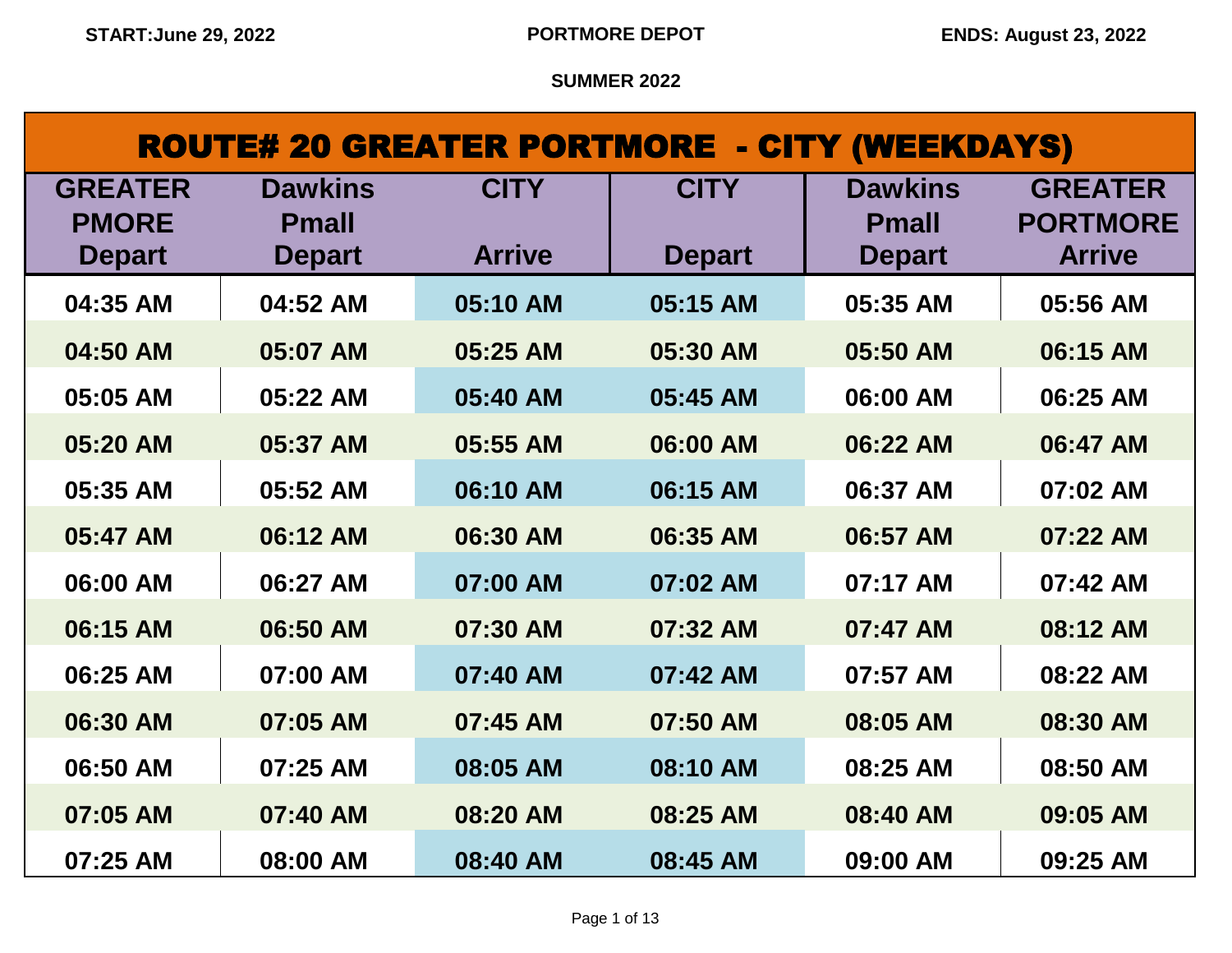| 07:45 AM | 08:20 AM | 09:00 AM | 09:10 AM | 09:27 AM | 09:45 AM |
|----------|----------|----------|----------|----------|----------|
| 08:15 AM | 08:50 AM | 09:22 AM | 09:32 AM | 09:52 AM | 10:15 AM |
| 08:25 AM | 09:00 AM | 09:32 AM | 09:42 AM | 10:02 AM | 10:25 AM |
| 08:35 AM | 09:10 AM | 09:37 AM | 09:47 AM | 10:12 AM | 10:35 AM |
| 08:55 AM | 09:23 AM | 09:50 AM | 10:00 AM | 10:25 AM | 10:48 AM |
| 09:10 AM | 09:33 AM | 10:00 AM | 10:10 AM | 10:35 AM | 11:03 AM |
| 09:30 AM | 09:53 AM | 10:20 AM | 10:30 AM | 10:55 AM | 11:23 AM |
| 09:50 AM | 10:13 AM | 10:40 AM | 10:50 AM | 11:15 AM | 11:43 AM |
| 10:20 AM | 10:43 AM | 11:10 AM | 11:20 AM | 11:45 AM | 12:13 PM |
| 10:30 AM | 10:53 AM | 11:20 AM | 11:30 AM | 11:55 AM | 12:23 PM |
| 10:40 AM | 11:03 AM | 11:25 AM | 11:35 AM | 11:59 AM | 12:22 PM |
| 10:55 AM | 11:18 AM | 11:40 AM | 11:50 AM | 12:14 PM | 12:37 PM |
| 11:05 AM | 11:28 AM | 11:50 AM | 12:00 PM | 12:24 PM | 12:47 PM |
| 11:25 AM | 11:48 AM | 12:10 PM | 12:20 PM | 12:44 PM | 01:07 PM |
| 11:35 AM | 11:58 AM | 12:20 PM | 12:25 PM | 12:49 PM | 01:12 PM |
| 11:45 AM | 12:08 PM | 12:30 PM | 12:35 PM | 12:59 PM | 01:22 PM |
| 12:15 PM | 12:38 PM | 01:00 PM | 01:05 PM | 01:29 PM | 01:52 PM |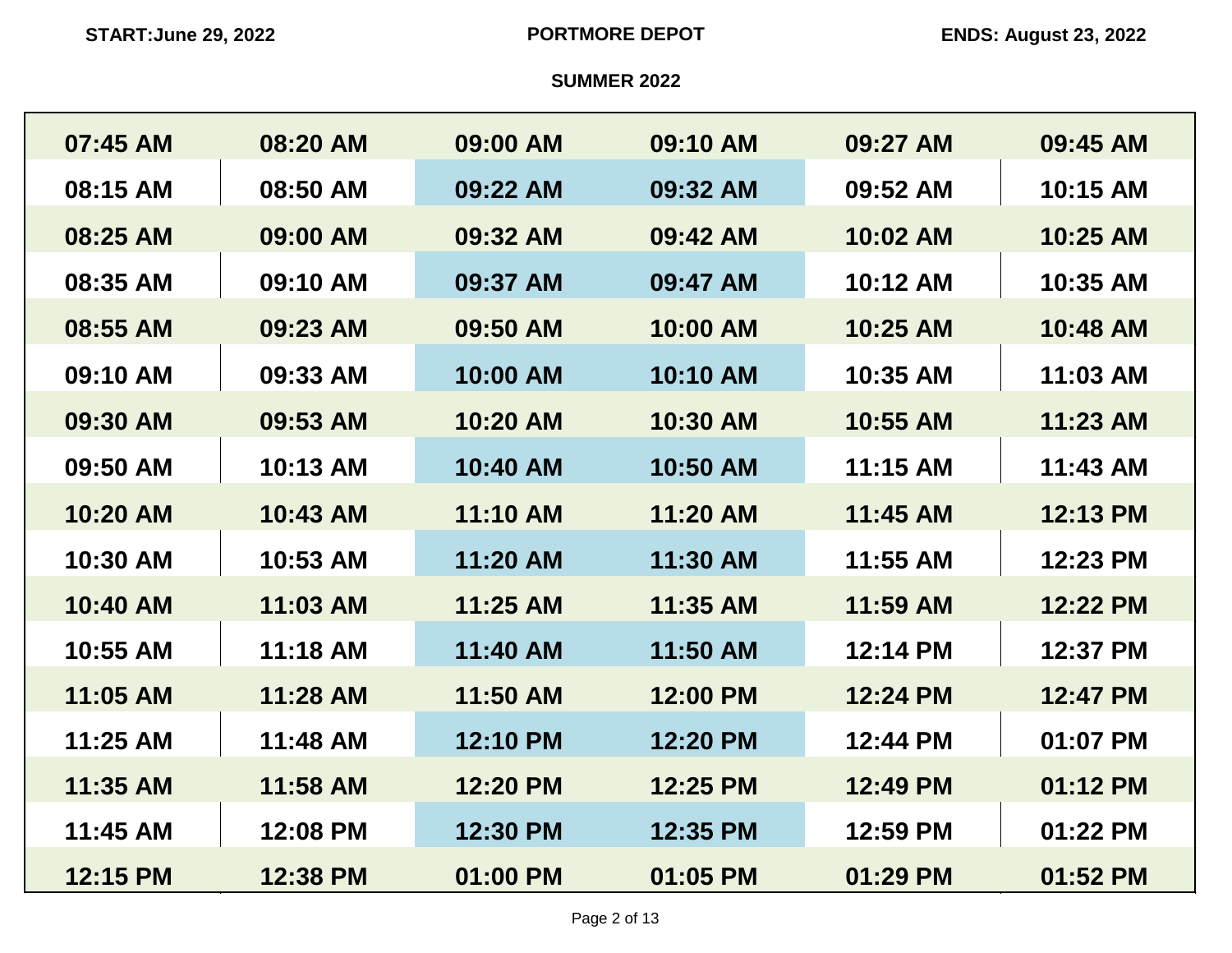| 12:25 PM | 12:48 PM | 01:10 PM | 01:15 PM | 01:39 PM | 02:02 PM |
|----------|----------|----------|----------|----------|----------|
| 12:30 PM | 12:53 PM | 01:15 PM | 01:20 PM | 01:44 PM | 02:07 PM |
| 12:45 PM | 01:08 PM | 01:30 PM | 01:35 PM | 01:59 PM | 02:22 PM |
| 12:55 PM | 01:18 PM | 01:40 PM | 01:45 PM | 02:09 PM | 02:32 PM |
| 01:15 PM | 01:38 PM | 02:00 PM | 02:05 PM | 02:29 PM | 02:52 PM |
| 01:30 PM | 01:53 PM | 02:15 PM | 02:20 PM | 02:44 PM | 03:14 PM |
| 02:00 PM | 02:23 PM | 02:45 PM | 02:50 PM | 03:14 PM | 03:44 PM |
| 02:07 PM | 02:30 PM | 02:52 PM | 02:57 PM | 03:21 PM | 03:51 PM |
| 02:15 PM | 02:38 PM | 03:00 PM | 03:05 PM | 03:29 PM | 03:59 PM |
| 02:30 PM | 02:53 PM | 03:15 PM | 03:20 PM | 03:44 PM | 04:14 PM |
| 02:40 PM | 03:03 PM | 03:25 PM | 03:30 PM | 03:54 PM | 04:24 PM |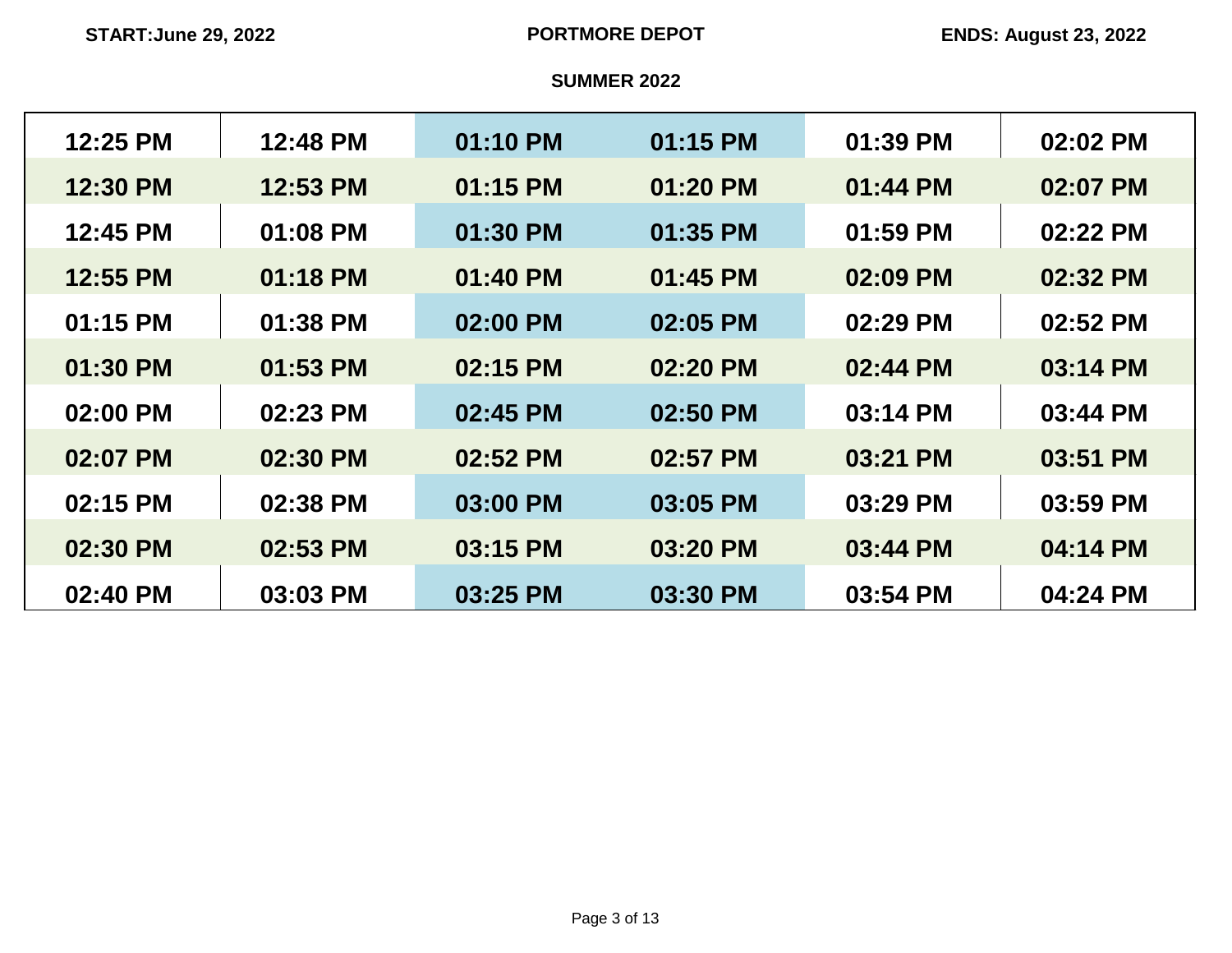| 03:00 PM | 03:23 PM | 03:45 PM | 03:50 PM | 04:14 PM | 04:44 PM |
|----------|----------|----------|----------|----------|----------|
| 03:20 PM | 03:43 PM | 04:05 PM | 04:10 PM | 04:37 PM | 05:07 PM |
| 03:50 PM | 04:13 PM | 04:35 PM | 04:40 PM | 05:15 PM | 05:45 PM |
| 03:57 PM | 04:20 PM | 04:42 PM | 04:47 PM | 05:22 PM | 05:52 PM |
| 04:05 PM | 04:28 PM | 04:50 PM | 04:55 PM | 05:30 PM | 06:00 PM |
| 04:20 PM | 04:43 PM | 05:05 PM | 05:10 PM | 05:45 PM | 06:15 PM |
| 04:30 PM | 04:53 PM | 05:15 PM | 05:20 PM | 05:55 PM | 06:25 PM |
| 04:50 PM | 05:13 PM | 05:35 PM | 05:40 PM | 06:15 PM | 06:45 PM |
| 05:10 PM | 05:33 PM | 06:00 PM | 06:05 PM | 06:40 PM | 07:10 PM |
| 05:50 PM | 06:13 PM | 06:40 PM | 06:45 PM | 07:20 PM | 07:50 PM |
| 05:55 PM | 06:18 PM | 06:45 PM | 06:50 PM | 07:25 PM | 07:55 PM |
| 06:00 PM | 06:23 PM | 06:50 PM | 06:55 PM | 07:27 PM | 07:57 PM |
| 06:10 PM | 06:33 PM | 07:00 PM | 07:05 PM | 07:37 PM | 08:10 PM |
| 06:20 PM | 06:43 PM | 07:10 PM | 07:15 PM | 07:47 PM | 08:20 PM |
| 06:30 PM | 06:53 PM | 07:23 PM | 07:33 PM | 07:57 PM | 08:30 PM |
| 06:50 PM | 07:13 PM | 07:43 PM | 07:53 PM | 08:17 PM | 08:50 PM |
| 07:15 PM | 07:38 PM | 08:03 PM | 08:18 PM | 08:40 PM | 09:20 PM |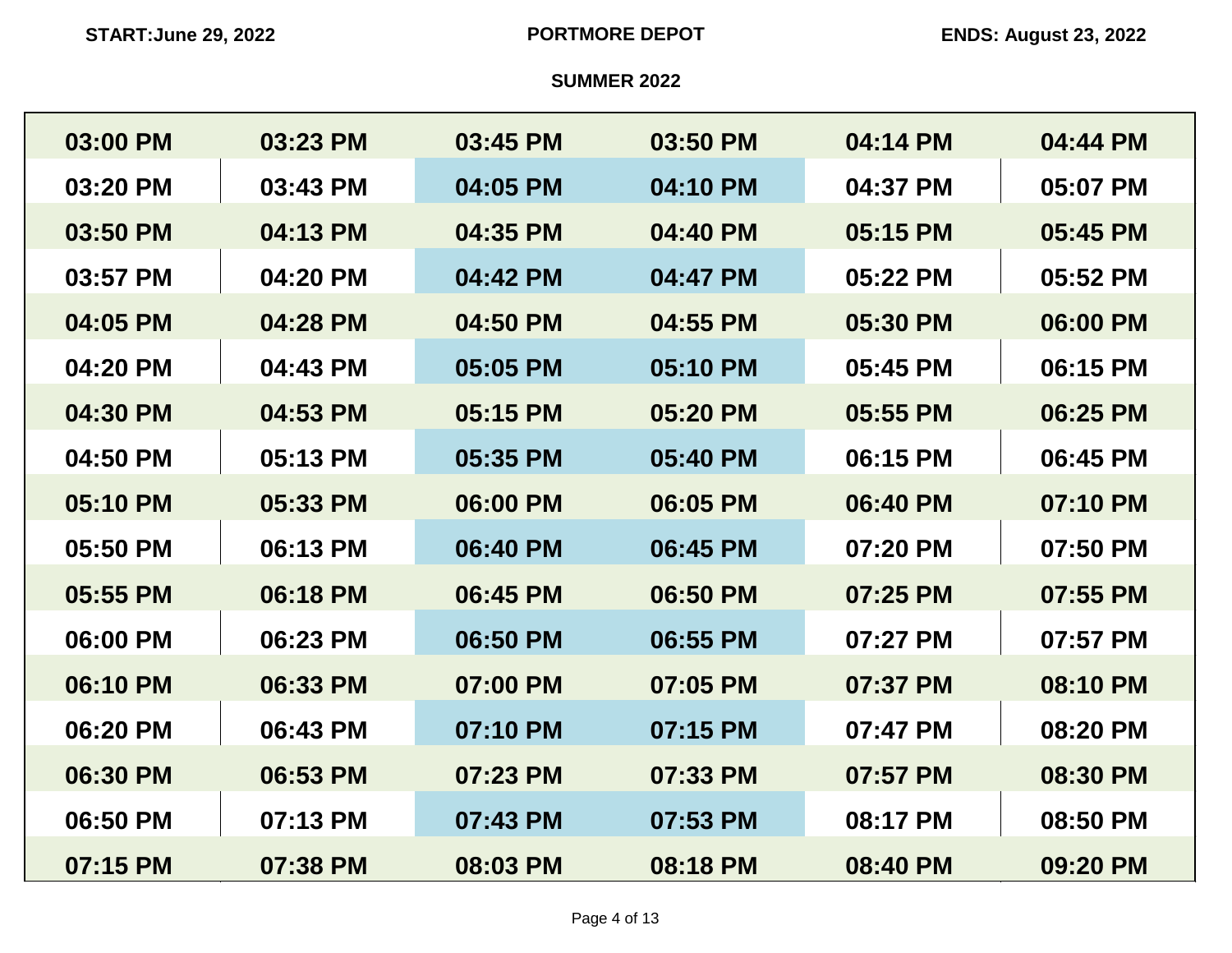| 07:55 PM | 08:15 PM | <b>08:37 PM</b> | 08:42 PM | 09:04 PM | 09:34 PM |
|----------|----------|-----------------|----------|----------|----------|
| 08:50 PM | 09:08 PM | 09:33 PM        | 09:38 PM | 10:00 PM | 10:28 PM |
| 09:40 PM | 09:58 PM | 10:23 PM        | 10:28 PM | 10:50 PM | 11:18 PM |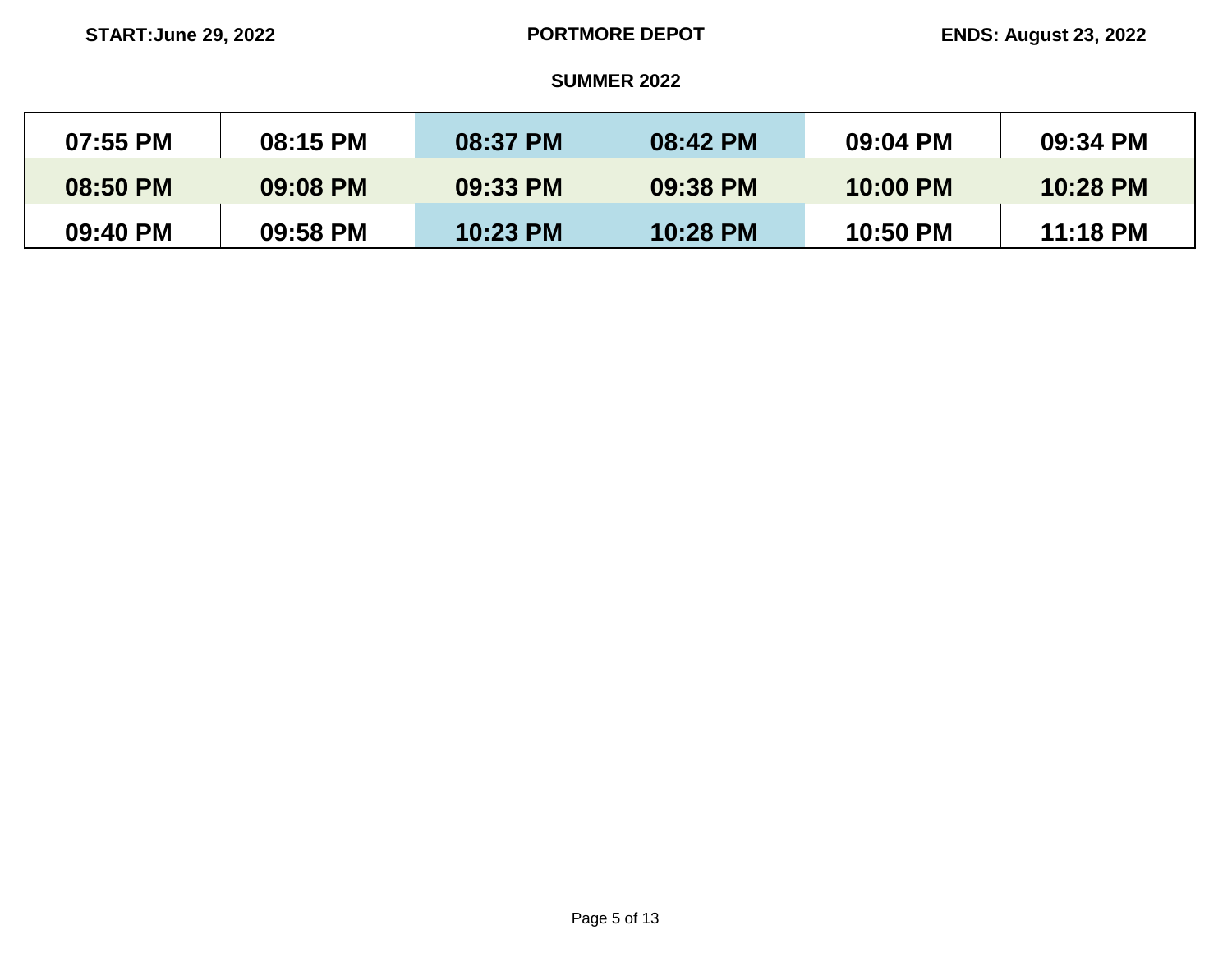# ROUTE# 20 GREATER PORTMORE - CITY (SATURDAY)

| <b>GREATER</b> | <b>Dawkins</b> | <b>CITY</b>   | <b>CITY</b>   | <b>Dawkins</b> | <b>GREATER</b>  |
|----------------|----------------|---------------|---------------|----------------|-----------------|
| <b>PMORE</b>   | <b>Pmall</b>   |               |               | <b>Pmall</b>   | <b>PORTMORE</b> |
| <b>Depart</b>  | <b>Depart</b>  | <b>Arrive</b> | <b>Depart</b> | <b>Depart</b>  | <b>Arrive</b>   |
| 04:30 AM       | 05:00 AM       | 05:20 AM      | 05:30 AM      | 05:50 AM       | 06:10 AM        |
| 05:00 AM       | 05:30 AM       | 05:50 AM      | 05:55 AM      | 06:15 AM       | 06:35 AM        |
| 05:25 AM       | 05:55 AM       | 06:15 AM      | 06:20 AM      | 06:40 AM       | 07:00 AM        |
| 05:50 AM       | 06:20 AM       | 06:40 AM      | 06:45 AM      | 07:05 AM       | 07:25 AM        |
| 06:15 AM       | 06:45 AM       | 07:05 AM      | 07:10 AM      | 07:30 AM       | 07:50 AM        |
| 06:40 AM       | 07:10 AM       | 07:30 AM      | 07:35 AM      | 07:55 AM       | 08:15 AM        |
| 07:05 AM       | 07:35 AM       | 07:55 AM      | 08:00 AM      | 08:20 AM       | 08:40 AM        |
| 07:30 AM       | 08:00 AM       | 08:20 AM      | 08:25 AM      | 08:45 AM       | 09:05 AM        |
| 07:55 AM       | 08:25 AM       | 08:45 AM      | 08:50 AM      | 09:10 AM       | 09:30 AM        |
| 08:20 AM       | 08:50 AM       | 09:10 AM      | 09:15 AM      | 09:35 AM       | 09:55 AM        |
| 08:45 AM       | 09:15 AM       | 09:35 AM      | 09:40 AM      | 10:00 AM       | 10:20 AM        |
| 09:10 AM       | 09:40 AM       | 10:00 AM      | 10:05 AM      | 10:25 AM       | 10:45 AM        |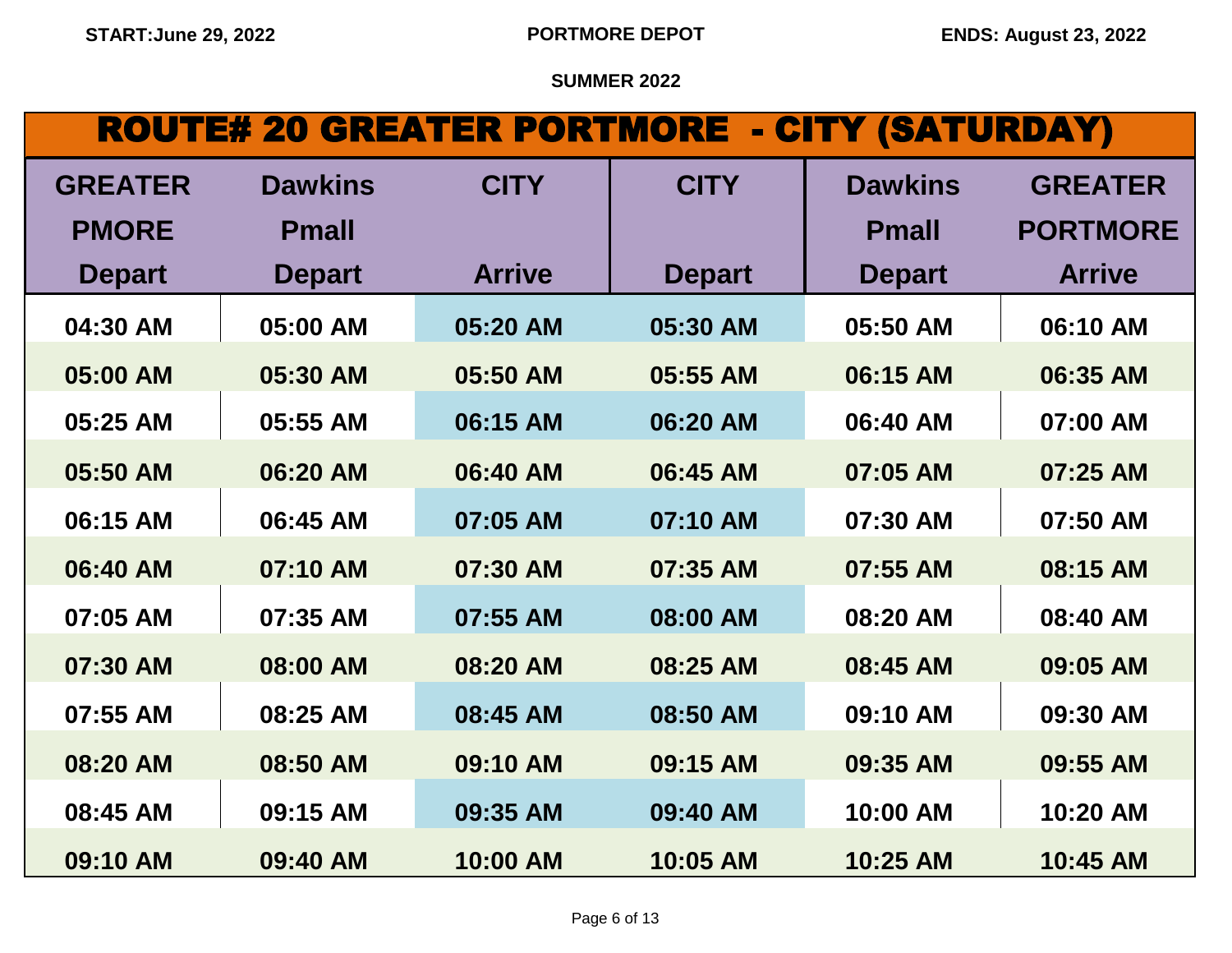| 09:35 AM | 10:05 AM | 10:25 AM | 10:30 AM | 10:50 AM | 11:10 AM |
|----------|----------|----------|----------|----------|----------|
| 10:00 AM | 10:30 AM | 10:50 AM | 10:55 AM | 11:15 AM | 11:35 AM |
| 10:25 AM | 10:55 AM | 11:15 AM | 11:20 AM | 11:40 AM | 12:00 PM |
| 10:50 AM | 11:20 AM | 11:40 AM | 11:45 AM | 12:05 PM | 12:25 PM |
| 11:15 AM | 11:45 AM | 12:05 PM | 12:10 PM | 12:30 PM | 12:50 PM |
| 11:40 AM | 12:10 PM | 12:30 PM | 12:35 PM | 12:55 PM | 01:15 PM |
| 12:05 PM | 12:35 PM | 12:55 PM | 01:00 PM | 01:20 PM | 01:40 PM |
| 12:30 PM | 01:00 PM | 01:22 PM | 01:27 PM | 01:47 PM | 02:07 PM |
| 12:55 PM | 01:25 PM | 01:47 PM | 01:52 PM | 02:12 PM | 02:32 PM |
| 01:20 PM | 01:50 PM | 02:12 PM | 02:17 PM | 02:37 PM | 02:57 PM |
| 01:45 PM | 02:15 PM | 02:37 PM | 02:42 PM | 03:02 PM | 03:22 PM |
| 02:15 PM | 02:45 PM | 03:07 PM | 03:12 PM | 03:32 PM | 03:52 PM |
| 02:40 PM | 03:10 PM | 03:32 PM | 03:37 PM | 03:57 PM | 04:17 PM |
| 03:05 PM | 03:35 PM | 03:57 PM | 04:02 PM | 04:22 PM | 04:42 PM |
| 03:30 PM | 04:00 PM | 04:22 PM | 04:27 PM | 04:47 PM | 05:07 PM |
| 04:00 PM | 04:30 PM | 04:52 PM | 04:57 PM | 05:17 PM | 05:37 PM |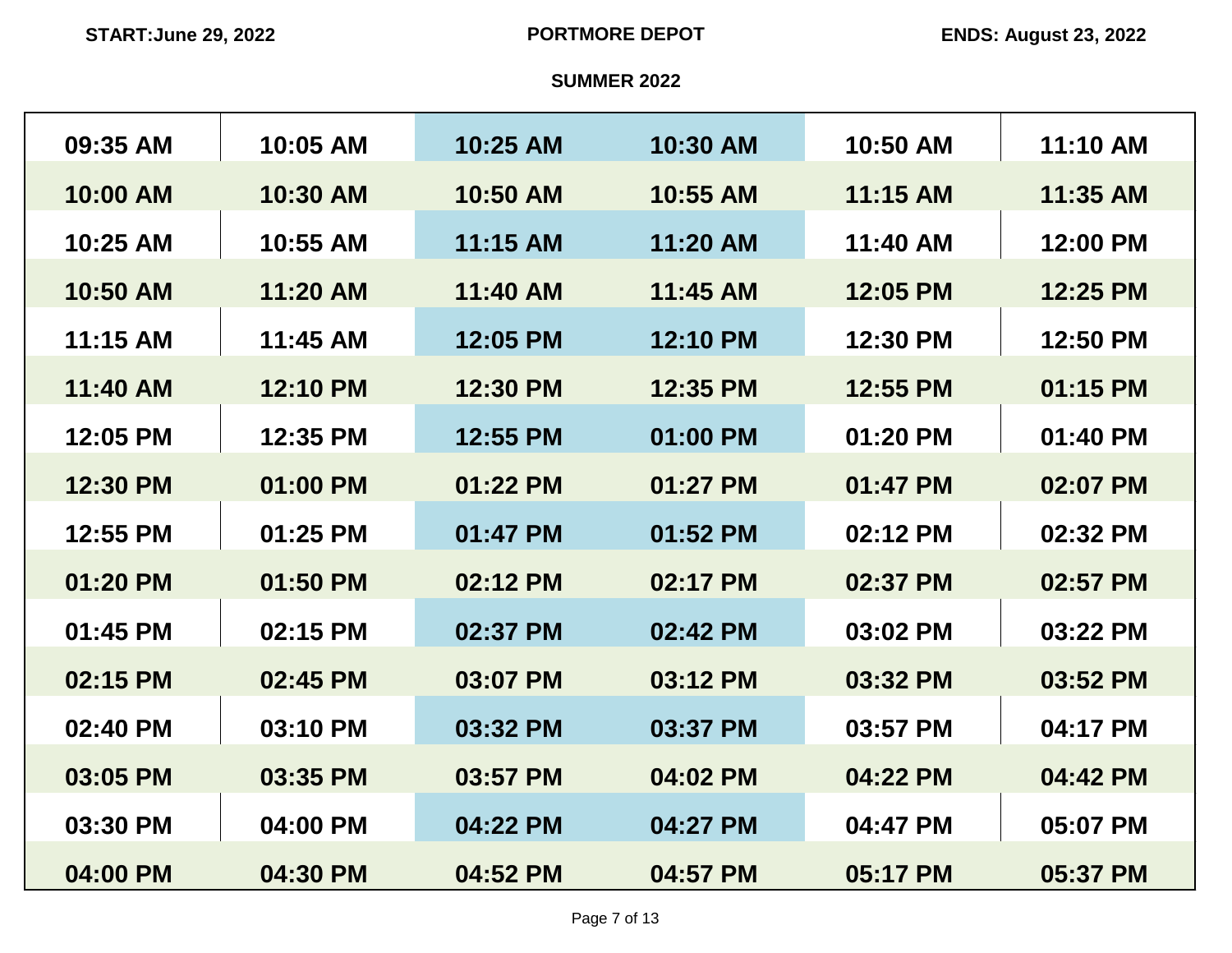| 04:25 PM | 04:55 PM | 05:17 PM | 05:22 PM | 05:42 PM | 06:02 PM |
|----------|----------|----------|----------|----------|----------|
| 04:50 PM | 05:20 PM | 05:42 PM | 05:47 PM | 06:07 PM | 06:27 PM |
| 05:15 PM | 05:45 PM | 06:07 PM | 06:12 PM | 06:32 PM | 06:52 PM |
| 05:45 PM | 06:15 PM | 06:37 PM | 06:47 PM | 07:07 PM | 07:27 PM |
| 06:10 PM | 06:40 PM | 07:00 PM | 07:10 PM | 07:30 PM | 07:50 PM |
| 06:35 PM | 07:05 PM | 07:25 PM | 07:35 PM | 07:55 PM | 08:15 PM |
| 07:00 PM | 07:30 PM | 07:50 PM | 08:00 PM | 08:20 PM | 08:40 PM |
| 07:30 PM | 08:00 PM | 08:20 PM | 08:30 PM | 08:50 PM | 09:10 PM |
| 07:55 PM | 08:25 PM | 08:45 PM | 08:55 PM | 09:15 PM | 09:35 PM |
| 08:20 PM | 08:45 PM | 09:05 PM | 09:15 PM | 09:35 PM | 09:55 PM |
| 08:45 PM | 09:10 PM | 09:30 PM | 09:40 PM | 10:00 PM | 10:20 PM |
| 09:15 PM | 09:40 PM | 10:00 PM | 10:10 PM | 10:30 PM | 10:50 PM |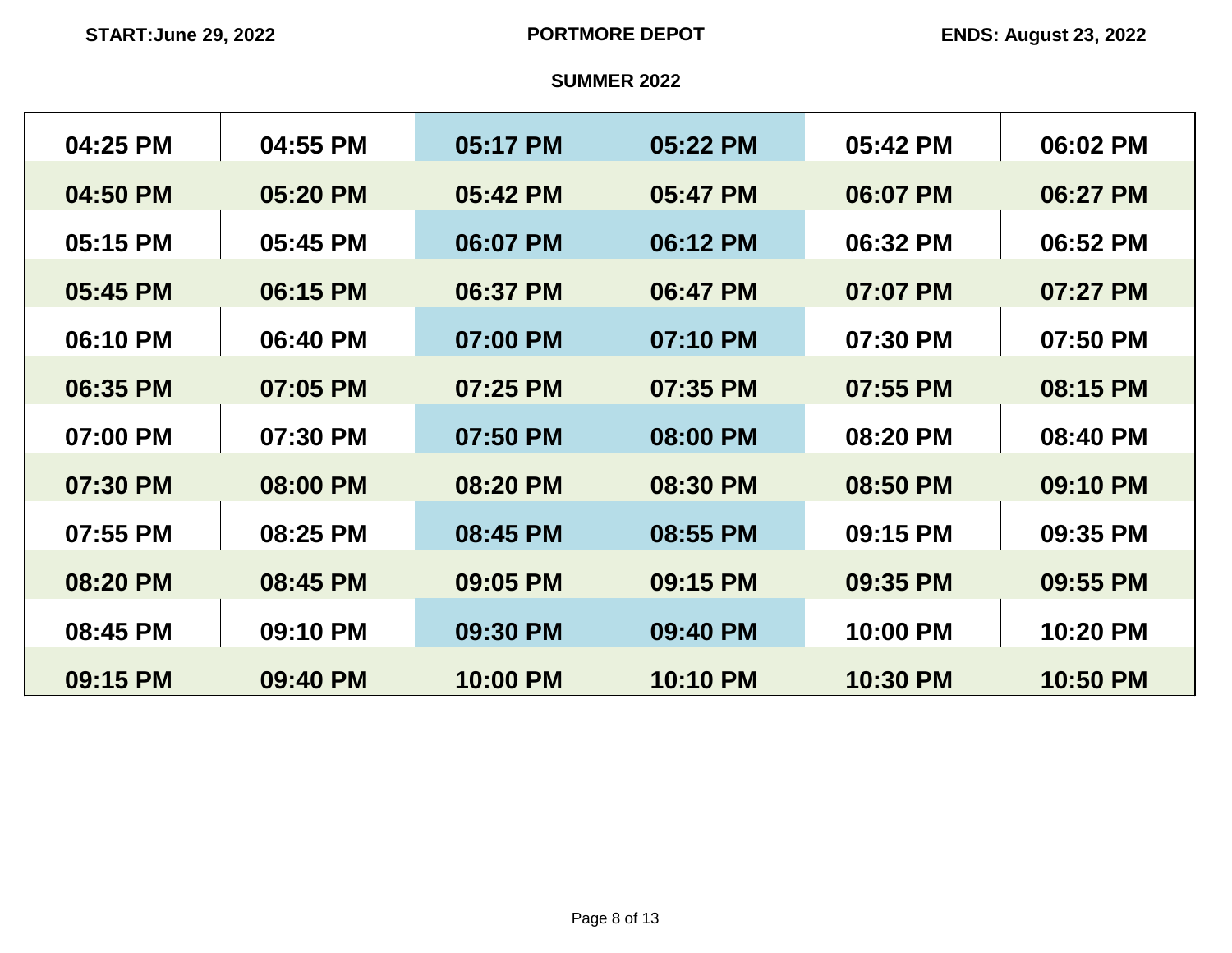# ROUTE# 20 GREATER PORTMORE - CITY (SUNDAYS)

| <b>GREATER</b> | <b>Dawkins</b> | <b>CITY</b>   | <b>CITY</b>   | <b>Dawkins</b> | <b>GREATER</b>  |
|----------------|----------------|---------------|---------------|----------------|-----------------|
| <b>PMORE</b>   | <b>Pmall</b>   |               |               | <b>Pmall</b>   | <b>PORTMORE</b> |
| <b>Depart</b>  | <b>Depart</b>  | <b>Arrive</b> | <b>Depart</b> | <b>Depart</b>  | <b>Arrive</b>   |
| 06:00 AM       | 06:22 AM       | 06:42 AM      | 06:52 AM      | 07:12 AM       | 07:34 AM        |
| 06:35 AM       | 06:57 AM       | 07:17 AM      | 07:27 AM      | 07:47 AM       | 08:09 AM        |
| 07:10 AM       | 07:32 AM       | 07:52 AM      | 08:02 AM      | 08:22 AM       | 08:44 AM        |
| 07:45 AM       | 08:07 AM       | 08:27 AM      | 08:37 AM      | 08:57 AM       | 09:19 AM        |
| 08:20 AM       | 08:42 AM       | 09:02 AM      | 09:12 AM      | 09:32 AM       | 09:54 AM        |
| 08:55 AM       | 09:17 AM       | 09:37 AM      | 09:47 AM      | 10:07 AM       | 10:29 AM        |
| 09:30 AM       | 09:52 AM       | 10:12 AM      | 10:22 AM      | 10:42 AM       | 11:04 AM        |
| 10:05 AM       | 10:27 AM       | 10:47 AM      | 10:57 AM      | 11:17 AM       | 11:39 AM        |
| 10:40 AM       | 11:02 AM       | 11:22 AM      | 11:32 AM      | 11:52 AM       | 12:14 PM        |
| 11:15 AM       | 11:37 AM       | 11:57 AM      | 12:07 PM      | 12:27 PM       | 12:49 PM        |
| 11:50 AM       | 12:12 PM       | 12:32 PM      | 12:42 PM      | 01:02 PM       | 01:24 PM        |
| 12:25 PM       | 12:47 PM       | 01:07 PM      | 01:17 PM      | 01:37 PM       | 01:59 PM        |
| 01:00 PM       | 01:22 PM       | 01:42 PM      | 01:52 PM      | 02:12 PM       | 02:38 PM        |
| 01:35 PM       | 01:57 PM       | 02:17 PM      | 02:27 PM      | 02:47 PM       | 03:13 PM        |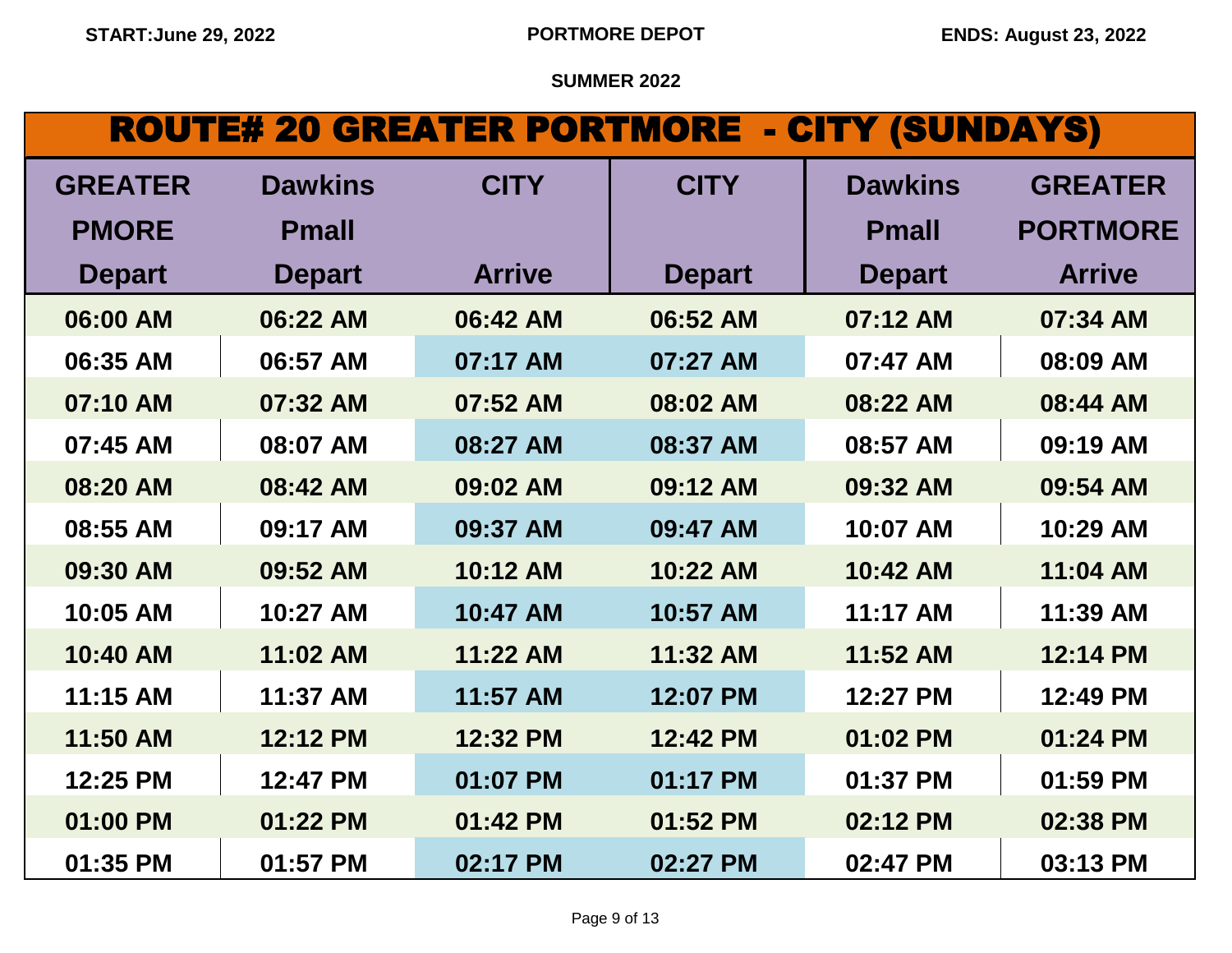| 02:10 PM | 02:28 PM | 02:48 PM | 02:58 PM | 03:18 PM | 03:44 PM |
|----------|----------|----------|----------|----------|----------|
| 02:45 PM | 03:03 PM | 03:23 PM | 03:33 PM | 03:53 PM | 04:19 PM |
| 03:20 PM | 03:38 PM | 03:58 PM | 04:08 PM | 04:28 PM | 04:54 PM |
| 03:55 PM | 04:13 PM | 04:33 PM | 04:43 PM | 05:03 PM | 05:29 PM |
| 04:30 PM | 04:48 PM | 05:08 PM | 05:18 PM | 05:38 PM | 06:04 PM |
| 05:05 PM | 05:23 PM | 05:43 PM | 05:53 PM | 06:13 PM | 06:39 PM |
| 05:40 PM | 05:58 PM | 06:18 PM | 06:33 PM | 06:53 PM | 07:19 PM |
| 06:15 PM | 06:33 PM | 06:53 PM | 07:08 PM | 07:28 PM | 07:54 PM |
| 06:50 PM | 07:08 PM | 07:28 PM | 07:43 PM | 08:03 PM | 08:29 PM |
| 07:30 PM | 07:48 PM | 08:08 PM | 08:23 PM | 08:43 PM | 09:09 PM |
| 08:10 PM | 08:28 PM | 08:48 PM | 08:53 PM | 09:13 PM | 09:39 PM |
| 08:50 PM | 09:08 PM | 09:28 PM | 09:33 PM | 09:53 PM | 10:16 PM |
| 09:20 PM | 09:38 PM | 09:58 PM | 10:00 PM | 10:20 PM | 10:46 PM |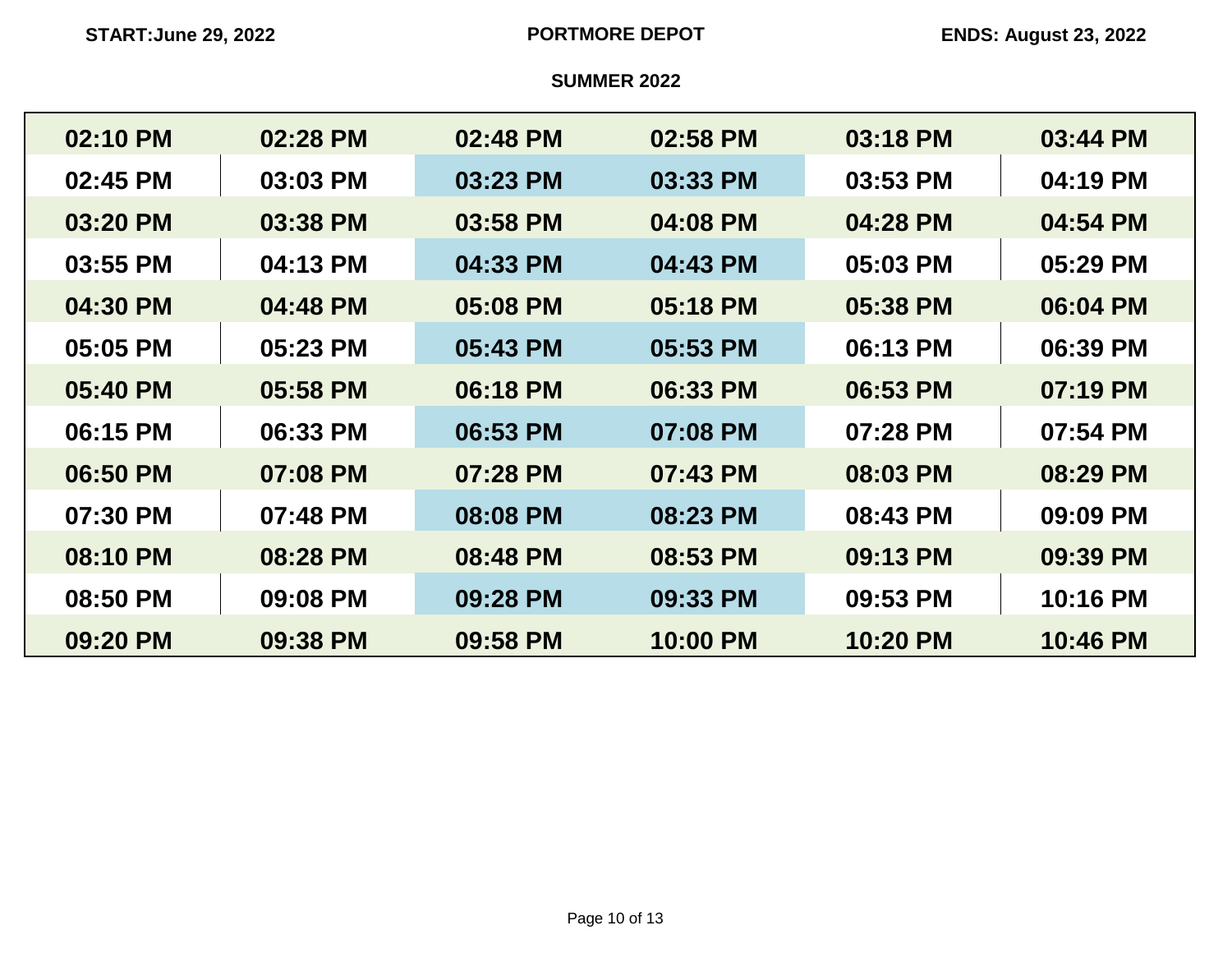|                                |                                | <b>ROUTE# 20 GREATER PORTMORE - CITY (PUBLIC HOLIDAYS)</b> |               |                                |                                   |
|--------------------------------|--------------------------------|------------------------------------------------------------|---------------|--------------------------------|-----------------------------------|
| <b>GREATER</b><br><b>PMORE</b> | <b>Dawkins</b><br><b>Pmall</b> | <b>CITY</b>                                                | <b>CITY</b>   | <b>Dawkins</b><br><b>Pmall</b> | <b>GREATER</b><br><b>PORTMORE</b> |
| <b>Depart</b>                  | <b>Depart</b>                  | <b>Arrive</b>                                              | <b>Depart</b> | <b>Depart</b>                  | <b>Arrive</b>                     |
| 06:00 AM                       | 06:22 AM                       | 06:42 AM                                                   | 06:52 AM      | 07:12 AM                       | 07:34 AM                          |
| 06:35 AM                       | 06:57 AM                       | 07:17 AM                                                   | 07:27 AM      | 07:47 AM                       | 08:09 AM                          |
| 07:10 AM                       | 07:32 AM                       | 07:52 AM                                                   | 08:02 AM      | 08:22 AM                       | 08:44 AM                          |
| 07:45 AM                       | 08:07 AM                       | 08:27 AM                                                   | 08:37 AM      | 08:57 AM                       | 09:19 AM                          |
| 08:20 AM                       | 08:42 AM                       | 09:02 AM                                                   | 09:12 AM      | 09:32 AM                       | 09:54 AM                          |
| 08:55 AM                       | 09:17 AM                       | 09:37 AM                                                   | 09:47 AM      | 10:07 AM                       | 10:29 AM                          |
| 09:30 AM                       | 09:52 AM                       | 10:12 AM                                                   | 10:22 AM      | 10:42 AM                       | 11:04 AM                          |
| 10:05 AM                       | 10:27 AM                       | 10:47 AM                                                   | 10:57 AM      | 11:17 AM                       | 11:39 AM                          |
| 10:40 AM                       | 11:02 AM                       | 11:22 AM                                                   | 11:32 AM      | 11:52 AM                       | 12:14 PM                          |
| 11:15 AM                       | 11:37 AM                       | 11:57 AM                                                   | 12:07 PM      | 12:27 PM                       | 12:49 PM                          |
| 11:50 AM                       | 12:12 PM                       | 12:32 PM                                                   | 12:42 PM      | 01:02 PM                       | 01:24 PM                          |
| 12:25 PM                       | 12:47 PM                       | 01:07 PM                                                   | 01:17 PM      | 01:37 PM                       | 01:59 PM                          |
| 01:00 PM                       | 01:22 PM                       | 01:42 PM                                                   | 01:52 PM      | 02:12 PM                       | 02:38 PM                          |
| 01:35 PM                       | 01:57 PM                       | 02:17 PM                                                   | 02:27 PM      | 02:47 PM                       | 03:13 PM                          |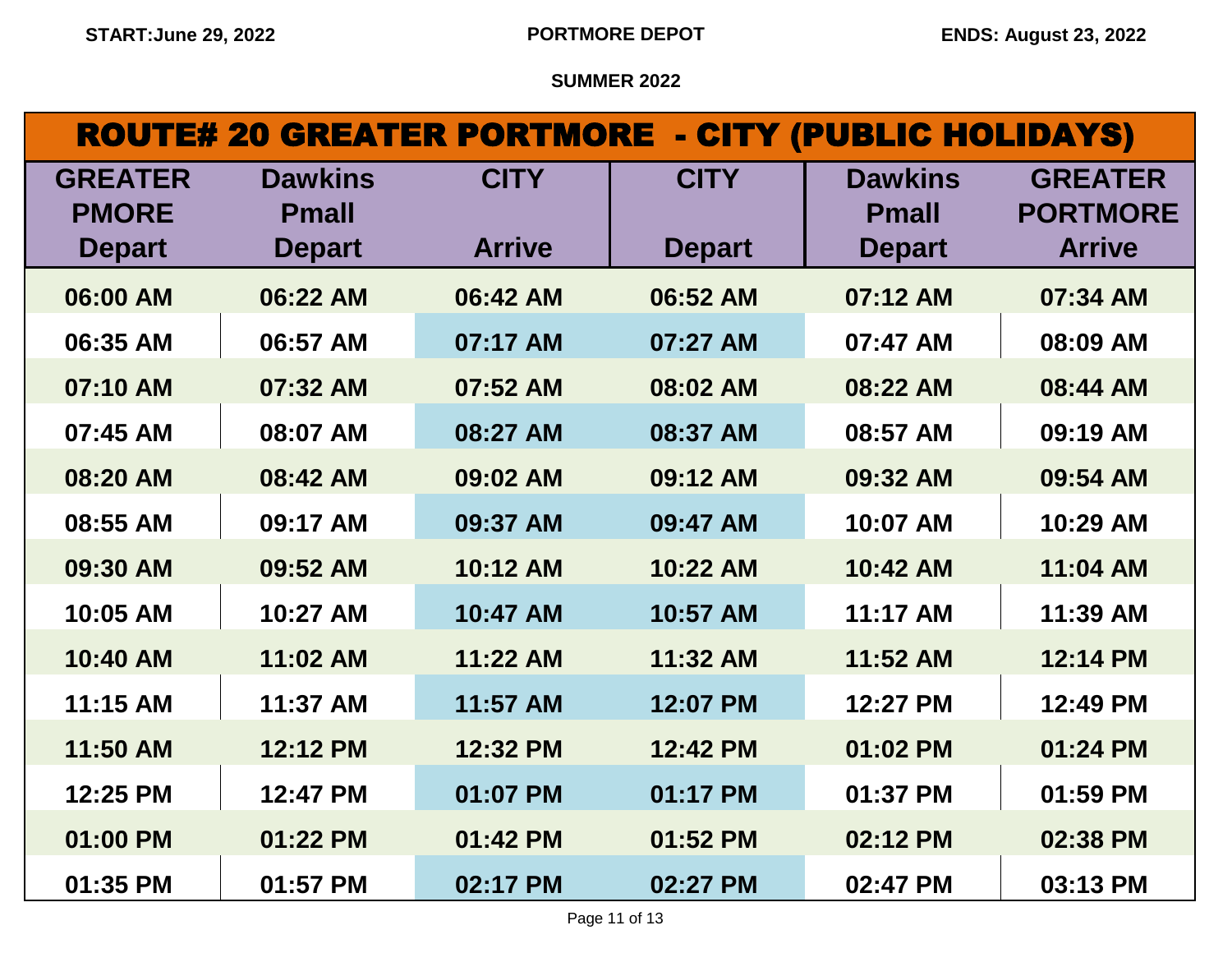| 02:10 PM | 02:28 PM | 02:48 PM | 02:58 PM | 03:18 PM | 03:44 PM |
|----------|----------|----------|----------|----------|----------|
| 02:45 PM | 03:03 PM | 03:23 PM | 03:33 PM | 03:53 PM | 04:19 PM |